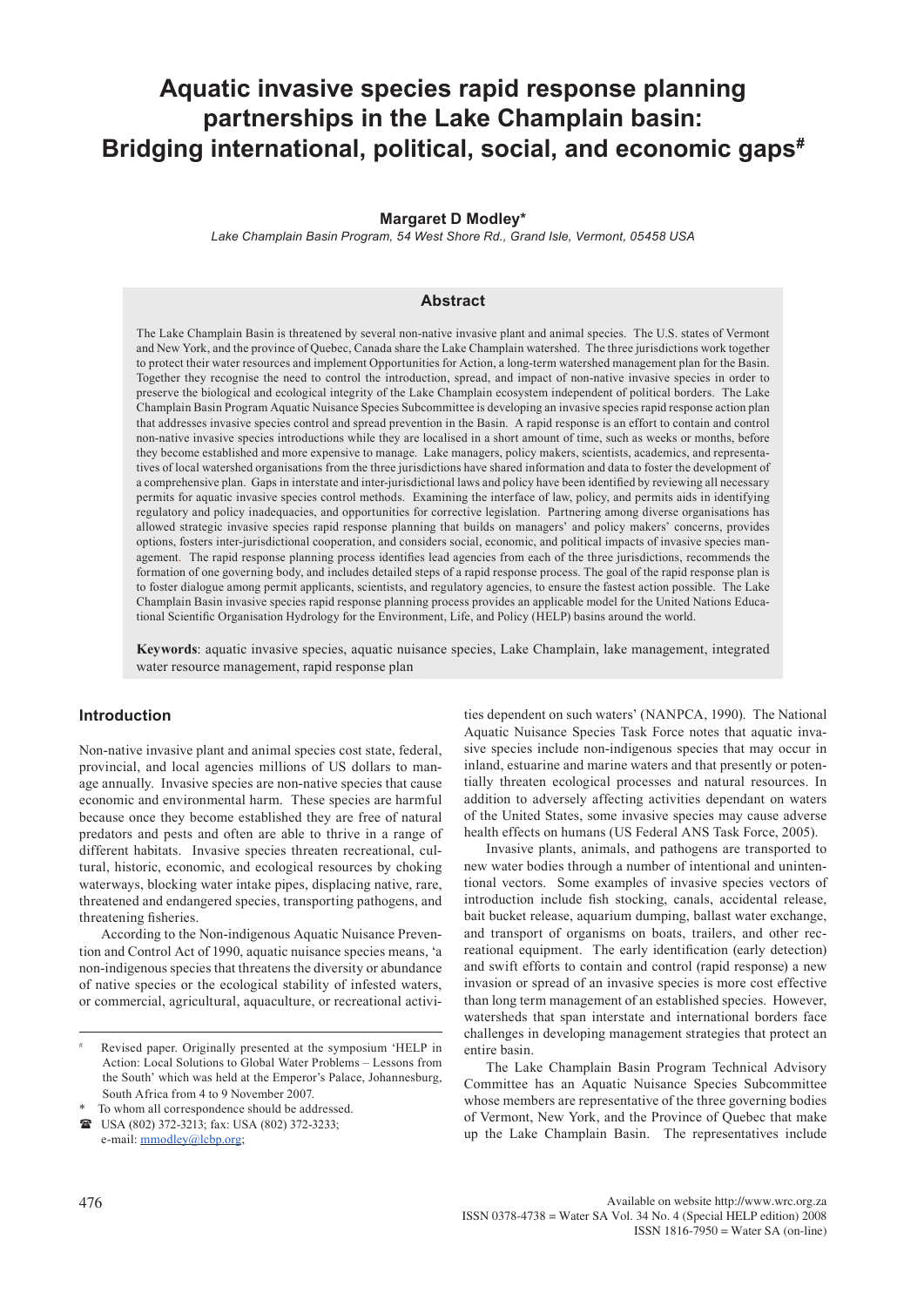

*Figure 1 Location of the Lake Champlain Basin*



scientists, resource managers, policy makers, and local watershed organisations. The Subcommittee has worked to develop an Aquatic Invasive Species Rapid Response Management Plan (Plan). The Plan is modelled after other United States' state and regional plans and establishes a process for the three jurisdictions to respond to an invasion by lending resources and expertise regardless of the locations of the control actions.

## **Lake Champlain basin background**

The Lake Champlain Basin is shared among the U.S. states of New York and Vermont and the Province of Quebec (Fig. 1). The watershed is bounded by the Adirondack Mountains to the west in New York and by the Green Mountains to the east in Vermont. Lake Champlain is a narrow, but long lake that drains the 21 326 km2 watershed north out the Richelieu River in Quebec to the St. Lawrence sea-way. Lake Champlain is no more than 19 km wide and is over 122 m deep at its deepest point. The watershed has exceptional habitat diversity that supports over 80 species of fish, 40 species of reptiles and amphibians, and the region's largest diversity of fresh water mussels (14 species) (Lake Champlain Basin Program, 2003). Currently, there are 48 known aquatic invasive species in the Lake Champlain Basin.

The aquatic habitats of the Champlain basin have been altered by the construction of dams, transportation infrastructure, development, canals, floodplain encroachment, and the loss of riparian habitat in the last three centuries (Lake Champlain Basin Program, 2003). The disturbance, fragmentation, and alteration of both in-stream aquatic and riparian habitats coupled with the introduction of non-native species negatively impacts fish and wildlife resources and the economy and culture of the Lake Champlain basin.

# **Aquatic invasive species problem in the Lake Champlain basin**

Aquatic invasive species have a competitive advantage over native species for food and habitat. In the Lake Champlain basin, aquatic invasive plants, such as water chestnut (Trapa natans) and Eurasian water milfoil (Myriophyllum spicatum), choke waterways and limit recreational use, displace native fish and plant species, and lower water oxygen levels. The cultural heritage of the region is threatened by invasive mussels like the zebra mussel (*Dreissena polymorpha*) clog water intake pipes for industrial and domestic water supplies, cut the feet of water recreationists, foul boat motors and dock equipment and encrust historical ship wrecks (Lake Champlain basin Program et al., 2005). Additionally, invasive fish species like the alewife (*Alosa pseudoharengus*), which are free of natural predators, disrupt the food chain and threaten already suppressed native species and popular sport fish which attract economic interests such as competitive fishing derbies. New fish-borne pathogens, such as viral hemorrhagic septicaemia, introduced by invasive fish species, especially bait fish, now threaten entire fisheries in the region. Water resource managers spend a significant amount of effort and financial resources to contain, control, and reduce the spread of invasive species (Malchoff et al., 2005).

The number of known aquatic invasive species in the Lake Champlain Basin is relatively low compared to adjacent waterways (Fig. 2). Lake Champlain is connected to the St. Lawrence River and Great Lakes system through the Chambly Canal in Quebec and it is also connected to the Hudson River and Erie Canal system through the Champlain Canal in New York. Currently there are 48 known aquatic invasive species in the Lake Champlain basin while there are 183 known aquatic invasive species in the Great Lakes (Pothoven et al., 2007), 87 in the St. Lawrence River (de Lafontaine and Costan, 2002), and 91 in the Hudson River (Strayer, in: Levinton and Waldman, 2005). The elevation change between the Lake Champlain basin and the other surrounding watersheds may be one reason why the Basin has only a fraction of the invasive species found in the Great Lakes system.

The number of invasive species introduced into the Lake Champlain basin is increasing each decade (Fig. 3). Since 2000 five new invasive species have entered the Lake Champlain basin. Fish stocking, bait fish release, and the canal waterway are the main vectors of introduction of the known aquatic invasive species in the Lake Champlain basin (Marsden et al., 2005). Current invasive species management in the basin relies on early detection and rapid-response efforts, spread prevention, and education and outreach.

# **Lake Champlain basin program**

Formed by the Lake Champlain Special Designation Act of 1990 and renewed by Congress in 2002, the Lake Champlain Basin Program is a public-private partnership among the US states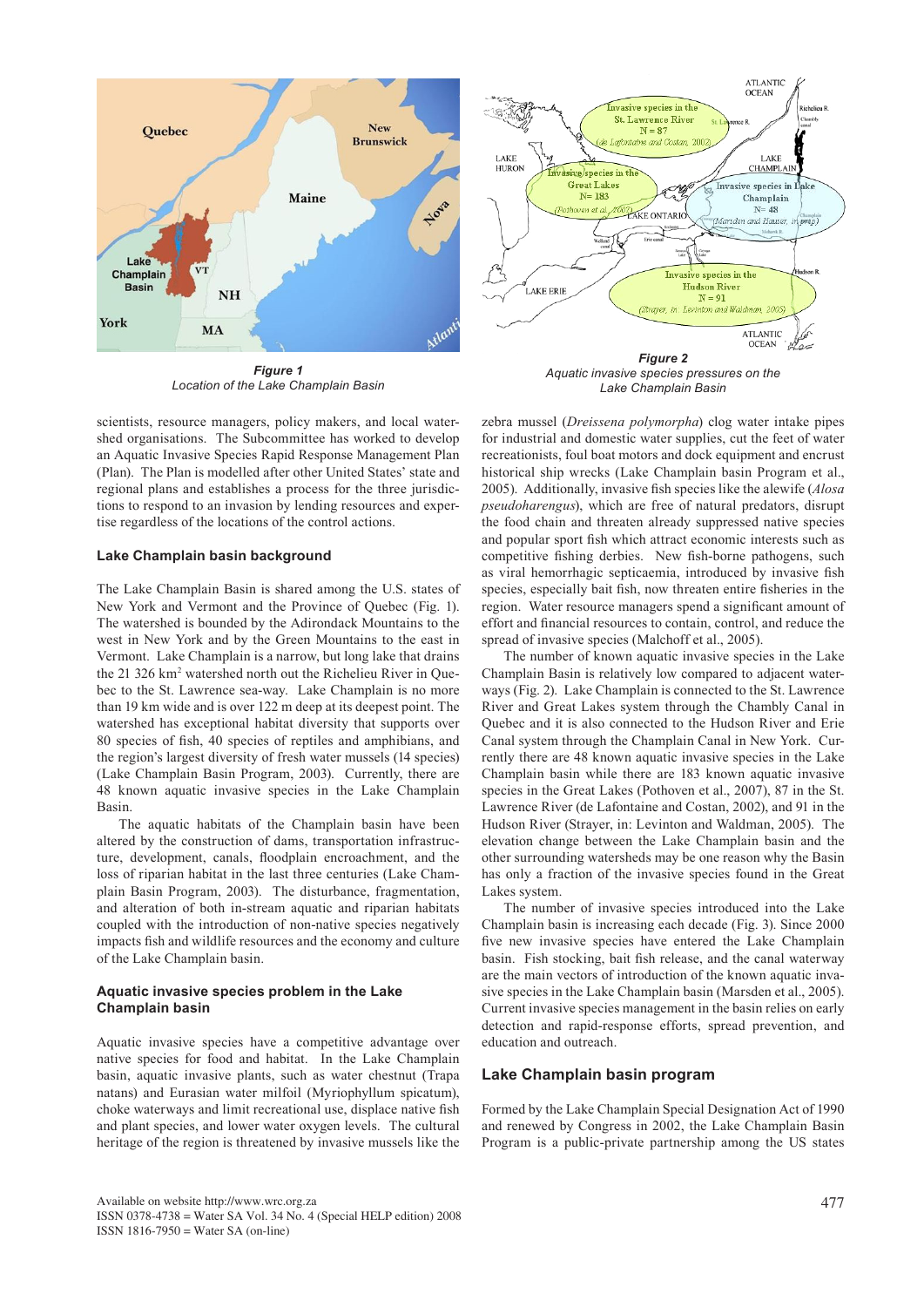Nonnative Invasive Species Arrival to the Lake Champlain **Basin by Decade** 



*Figure 3 Arrival of 48 aquatic invasive species to the Lake Champlain Basin by decade. Figure adapted from Marsden et al. (2005)*

of Vermont, New York and the Canadian Province of Quebec, USEPA, other federal and local agencies, and many local groups. The Lake Champlain Basin Program works cooperatively with its partners to protect and enhance the environmental integrity and the social and economic benefits of the international Lake Champlain Basin.

The Lake Champlain Basin Program has worked with its partners to develop a long-term management plan for the watershed: *Opportunities for Action: An Evolving Plan for the Future of the Lake Champlain Basin*. It took five years to write the initial plan which was published in 1996 and revised in 2003. The partnerships developed in the process of writing the plan helped create mutual understanding and set common goals. One of the four highest priority actions in the plan is to, '*control the introduction, spread, and impact of non-native nuisance species in order to preserve the integrity of the Lake Champlain ecosystem*' (Lake Champlain Basin Program, 2003). Over a decade of history and partnership has enabled multiple agencies with differing views to develop the Aquatic Invasive Species Rapid Response Plan.

The Lake Champlain Basin Program's operating structure includes a Steering Committee that is charged with facilitating communication between partners, tracking progress in *Opportunities for Action*, and securing and directing program funding. The Steering Committee includes members from various agencies from Vermont, New York, and Quebec and receives technical advice from the Technical Advisory Committee, Executive Committee, Cultural Heritage and Recreation Advisory Committee, Education and Outreach Committee and citizen advisory committees from each jurisdiction.

The Lake Champlain Basin Program and its partners developed an Aquatic Nuisance Species Management Plan which was reviewed and approved by the National Aquatic Nuisance Species Task Force. Working with the States of Vermont and New York, the U.S. Fish and Wildlife Service and other partners, the Lake Champlain Basin Program recently revised the Lake Champlain Basin Aquatic Nuisance Species Management Plan (Lake Champlain Basin Program, 2005).

To further the goals of the Lake Champlain Basin Aquatic Nuisance Species Management Plan, the Lake Champlain Basin Program Technical Advisory Committee formed an Aquatic Nuisance Species Subcommittee. The Aquatic Nuisance Species Subcommittee is an advisory committee to the Technical Advisory Committee that addresses aquatic invasive species

issues. The Aquatic Nuisance Species Subcommittee has two workgroups: the Rapid Response Workgroup that has developed the Lake Champlain Basin Aquatic Invasive Species Rapid Response Management Plan (Plan) and, the Spread Prevention Workgroup that focuses on invasive species education and outreach initiatives. The Aquatic Nuisance Species Subcommittee's charge is to coordinate and implement priorities in the Lake Champlain Basin Aquatic Nuisance Species Management Plan.

The Aquatic Nuisance Species Subcommittee's Rapid Response Workgroup developed a rapid response management plan for invasive aquatic species in the Basin in response to the economic, social, and political impacts of new aquatic invasive species introductions. Members of the committee include lake managers, policy makers, scientists, academics, and local watershed groups. Species of particular interest and concern include those already present, such as water chestnut (*Trapa natans*) and zebra mussel (*Dreissena polymorpha*) and those currently found in neighbouring water bodies, such as hydrilla (*Hydrilla verticillata*) and quagga mussel (*Dreissena bugensis*).

The Rapid Response Workgroup has met monthly since 2005 to identify key stakeholders, utilise existing resources, identify gaps between new technology and existing laws and policy, and share information and data to develop a comprehensive plan for the Lake Champlain basin. The goal of the rapid response planning process is to bring together resources from all jurisdictions to address infestations independent of where they occur in the basin. Partnering with other organisations has allowed the strategic invasive species rapid response planning to build on managers' and policy-makers' concerns, provide options, foster inter-jurisdictional cooperation, and consider the social, economic and political impacts of invasive species management.

#### **Lake Champlain basin aquatic invasive species rapid response management structure**

The Lake Champlain Basin Aquatic Invasive Species Rapid Response Management Plan is intended to ensure and facilitate the availability of appropriate protocols, trained personnel, equipment, permits, and other resources to contain or potentially eradicate newly detected non-native aquatic plant or animal introductions as they are reported or discovered in the Basin. The Plan is an administrative blueprint for appropriate state, federal and provincial agencies to work in partnership to facilitate rapid control or eradication of invasive species.

#### **Lake Champlain basin aquatic nuisance species rapid response task force**

The Plan suggests the formation of an inter-jurisdictional Lake Champlain Basin Rapid Response Task Force (RR Task Force) that would help implement and oversee rapid response actions. The role of the RR Task Force would be to facilitate and promote cooperation among jurisdictions responding to infestations of aquatic non-native invasive species in the Lake Champlain Basin. It serves to bring together technical experts to share information, management techniques and education and outreach materials. In addition, the RR Task Force will act to adapt the Plan and test the model with hypothetical infestations. Overall, the RR Task Force provides the network that is capable of mobilising resources from cooperating agencies in the three different jurisdictions to execute rapid response actions and efficiently address invasive species infestations.

The Lake Champlain RR Task Force would be comprised of resource managers and technical experts from Vermont, New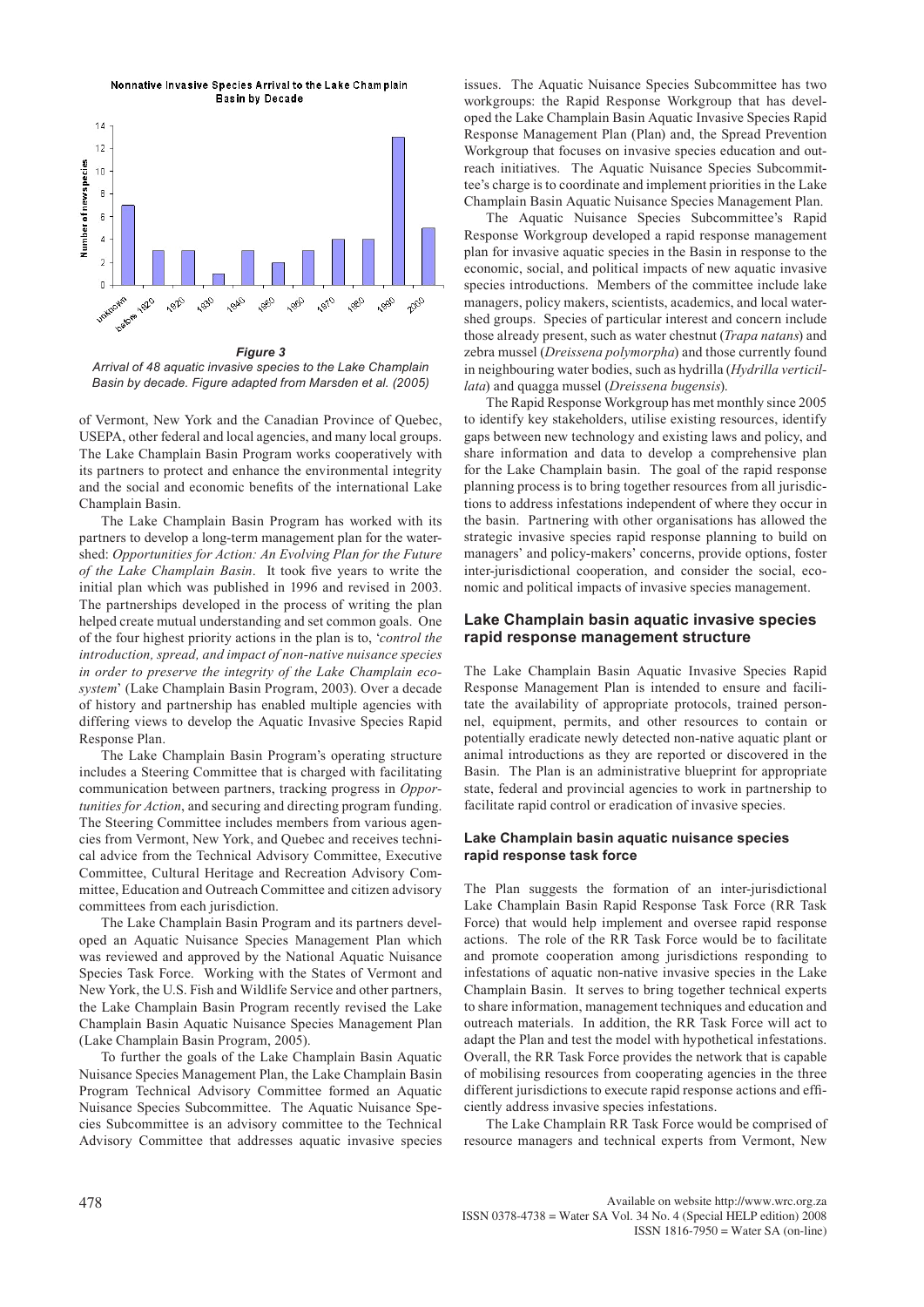York, and Quebec with each jurisdiction having a lead agency to coordinate efforts. Lead agencies would work closely with the RR Task Force to use resources most efficiently to implement rapid response actions including eradication, spread prevention, and monitoring of invasive species. The lead agencies are the Vermont Agency of Natural Resources for Vermont, the New York State Department of Environmental Conservation for New York, and the Quebec Ministry of Environment for the province of Quebec.

The RR Task Force and lead agency will work with the Adirondack Park Agency, Departments of Transportation, the U.S. Army Corps of Engineers, United States Coast Guard, and state departments of environmental conservation and fish and wildlife regarding any relevant general use permits. The Nature Conservancy and other non-governmental organisations may also be consulted for their expertise.

# **Lake Champlain basin aquatic invasive species rapid response plan**

The Rapid Response Workgroup reviewed other state and regional invasive species rapid response management plans before designing one that would work best for the Lake Champlain basin. A five-step plan was created that outlines the process and permitting requirements if a new invasive species is found or if an existing invasive species spreads to a new area of the basin. The plan identifies a clear process to respond to an invasive species infestation including species identification, evaluation of eradication possibility and feasibility, permitting processes, monitoring, reporting, and spread prevention. The five steps of the plan are:

**Step I**: Species Confirmation **Step II**: Delineation, Isolation and Preliminary Evaluation **Step III**: Treatment, Selection and Design **Step IV**: Treatment Plan Implementation **Step V**: Monitoring and Evaluation

The Lake Champlain Basin Rapid Response Plan adopts the National Invasive Species Council definition of rapid response: '*a systematic effort to eradicate, contain, or control a potentially invasive non-native species introduced into an ecosystem while the infestation of that ecosystem is still localised*.' Rapid response may encompass both new introductions and satellite infestations of previously established species. To achieve a rapid response, the agencies and organisations cooperating under the administrative blueprint provided by this plan will strive for eradication as the primary goal of all rapid response deployments, but will be prepared to shift to a long-term 'management' strategy if necessary. They will also commit to make decisions that reflect sound biology and site-specific conditions, facilitate fast action and interagency decision-making at the lowest level possible, minimise restrictions on water use, public access, parks, and other facilities, be fair and safe to all users, use personnel and resources efficiently, and be flexible, varying the protocol to accomplish steps concurrently and efficiently.

The plan includes a priority species list. The list of aquatic invasive plants, animals, and pathogens is not comprehensive, but includes examples of species that would trigger the rapid response process. The workgroup chose to include a few of the better known invasive species in the region on the priority list in order to attract legislative interest and support, while not overwhelming a given audience.

Descriptions for permit processes are outlined for all state, federal, and provincial agencies with jurisdiction in the Lake

## **Rapid response five-step process**

## *Step I: Species Confirmation*

The plan provides a process for identifying a new invasive species within the basin. Taxonomic experts from the three jurisdictions have been identified and listed within the plan. In addition, experts from beyond the Basin are listed on the National ANS Task Force website (http://www.anstaskforce.gov/experts/ search.php). Species confirmation is to occur by the end of week one of a reported species finding.

## *Step II: Delineation, Isolation and Preliminary Evaluation*

The lead agency determines and maps the extent of the infestation. Preliminary actions are taken to limit the dispersal of the invasive species. The lead agency and RR Task Force evaluate the threat, risk of spread, and potential for eradication by completing the Species Evaluation Questionnaire.

The Species Evaluation Questionnaire is included in the plan and is a tool to standardise an evaluation of risk for each species reviewed. Estimates of the potential for invasive species impact and the potential for management under a number of parameters are rated and scored. The risk screening value is relative and does not express a specific management strategy, but is considered by the RR Task Force when developing a rapid response action plan. The questionnaire was adopted from the Massachusetts Department of Environmental Protection.

Although timeliness is a key element in rapid response, 'rapid' time frames vary based on species-specific variables such as reproductive rates, ability of a vector to transmit a disease agent, and likelihood and method of spread. In some instances, a species may become invasive after only a few days and require immediate action. In other instances, for example with some plant species, longer response times may be acceptable due to their reproductive cycle and sedentary nature.

The lead agency and RR Task Force will determine if eradication is warranted and technically possible and if it is feasible. A feasible eradication determination forwards the rapid response process to Step III: Treatment Selection and Design. If eradication is not possible or feasible the RR Task Force will take immediate spread-prevention actions and end the rapid response process.

#### *Step III: Treatment, Selection and Design*

The third step requires the RR Task Force and lead agencies to evaluate treatment options, seek advice from other agencies, and begin the permitting process as soon as possible. Often the lead agency will develop the treatment plan in consultation with the RR Task Force. If a permit is required the lead agency will identify the applicant and the applicant will proceed with the permit

Champlain basin related to aquatic invasive species rapid response actions including the Vermont Department of Environmental Conservation, New York State Department of Environmental Conservation, Adirondack Park Agency, Vermont Department of Fish and Wildlife, United States Army Corps of Engineers, and the Quebec Ministry of Environment. The availability of all the jurisdiction's permitting information will help facilitate rapid response actions by providing a prospective applicant for an invasive species rapid response permit with all the resources and contact information required. The RR Workgroup found that reviewing the appropriate permitting processes also helped partners to identify opportunities to improve **legislation**